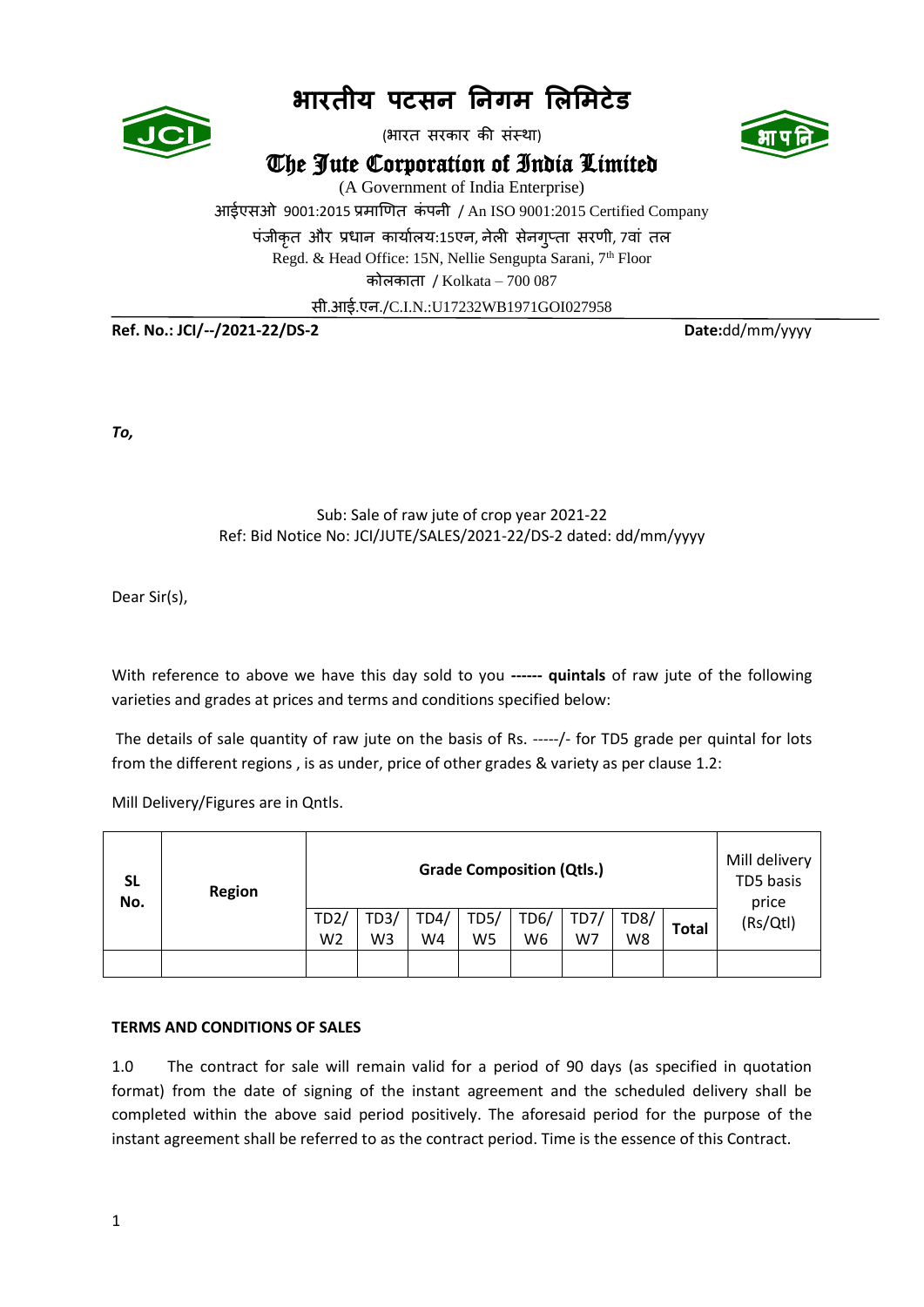1.1 The quantity to be sold to the buyer in quintals comprising all grades and varieties available for sale as per Table of Bid Document. However, variation of quantity / variety / grade shall be allowed upto  $(\pm)$  5% of the contracted quantity.

1.2 The available sale quantity of ----- Qtls. comprises of grade TD1/W1 to TD8/W8, as per given schedule in "Detail of grade wise quantity of offered lots" (as given in Bid Notice No. Ref. No.JCI/JUTE/SALES/2021-22/DS-2 dated: 28/12/2021) and accordingly pricing to be done considering grade differential rates as follows on MID grade basis":

| <b>REGIONS/ RLD</b> | TD <sub>2</sub> | TD3  | TD4  | T <sub>D</sub> <sub>5</sub> | TD6  | TD7  | TD <sub>8</sub> |
|---------------------|-----------------|------|------|-----------------------------|------|------|-----------------|
|                     | REF+            | REF+ | REF+ | <b>REF</b>                  | REF- | REF- | REF-            |
|                     | REF+            | REF+ | REF+ | <b>REF</b>                  | REF- | REF- | REF-            |
|                     | REF+            | REF+ | REF+ | <b>REF</b>                  | REF- | REF- | REF-            |
|                     | REF+            | REF+ | REF+ | <b>REF</b>                  | REF- | REF- | REF-            |

1.3 Allowable moisture 18% (for jute from West Bengal) & 16% (for jute from Bihar and Assam) meter reading on IJIRA approved moisture meter along with electrodes for raw Jute shall only be given cognizance. (Allowable Moisture regain % shall be reviewed from time to time).

1.4 Contract shall be deemed to have been completed on delivery of Jute as per specification given above.

1.5 Period of Delivery/Lifting: Delivery (in case of Mill Delivery) / Lifting (in case of Ex-godown Delivery) shall be completed within "Contract Period" as per Clause 1.0 above, after submission of payment details as stated in Clause 1.13 of this section. The Required documents like e-Waybills etc. for dispatch are to be arranged by the party itself.

1.6 **DELIVERY TERMS**: MILL Delivery/ Ex-Godown

1.7 **WEIGHMENT**: The weight recorded near to DPC/near to mill will be final and acceptable to both the parties, with (±) 25 Kgs./ per lorry. In case of ex-godown delivery, weight recorded at DPC will be final.

1.8 Re-weighment at the buyer's premises shall be made only at the time of abnormal weight shortage and that must be endorsed at the back of the Challan with the name, signature and driving license number of the truck driver along with the name and signature of the representative of JCI.

1.9 For Mill delivery, JCI will raise invoices on nominal weight/ actual weight recorder near DPC at the time of delivery of assorted baled Jute to the Mills.

## 1.10 **PAYMENT TERMS**:

i) The buyer has to furnish full value (including all taxes and deviation in quantity) of Rs.---- --**/-** (Rupees ----------------------------------------------------) only in advance by DD/NEFT/RTGS/Bank Cheque drawn on any scheduled bank payable at Kolkata within 5 working days of signing of the contract. The bank details are as follows:

**Name of A/c Holder- THE JUTE CORPORATION OF INDIA LTD Bank Name- CENTRAL BANK OF INDIA Account No.1039797752 IFSC-CBIN0280105**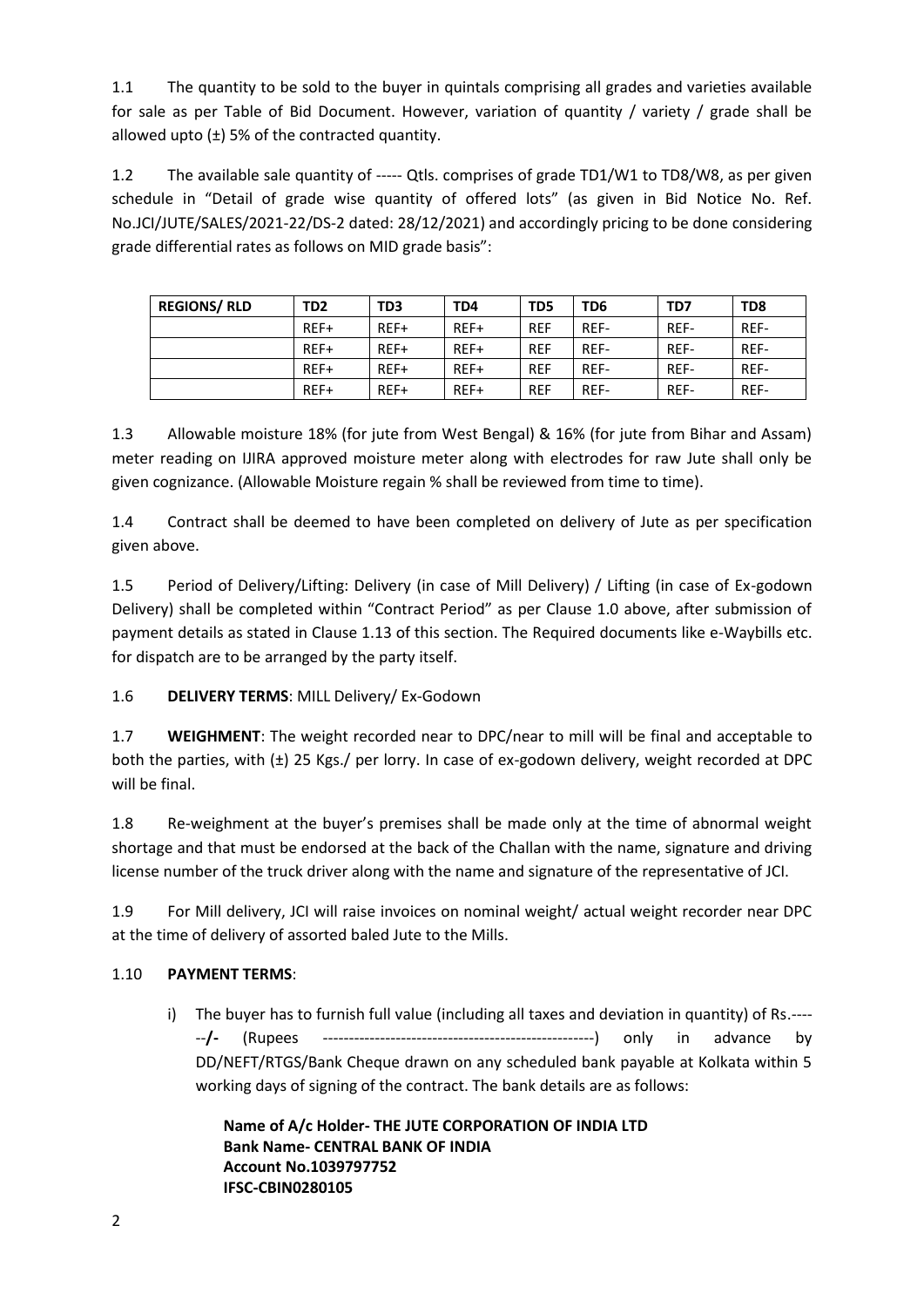#### **Branch Name- NEW MARKET**

ii) In case the payment made in full by DD/RTGS/NEFT/Cheque, the SD (i.e. 3% of quoted value) will be returned without carrying any interest after completion of delivery in case of mill delivery or lifting of material by the party in case of ex-godown delivery.

1.11 **CLAIM SETTLEMENT**: The mills should lodge claim through Mill Receipt which should reach the corporation within 7 working days from the date of receipt of the goods. After lodging a complaint as aforesaid with the Corporation, the Buyer shall keep the entire lot of unloaded goods, with respect to which it has raised the complaint, separately, for inspection to be carried out within a period of thirty (30) days from the date of receiving of all Mill Receipts for the entire quantity contracted and dispatched under the contract against which the consignments for which the claims lodged were received, jointly by representatives of the corporation/JCI and the Buyer and the "Joint Inspection Report" will be issued immediately. Buyers are free to inspect the jute once it is ready for dispatch at DPC and lorry detention at any point for this purpose will not be permitted.

1.12 After completion of such inspection and issue of the "Joint Inspection" report, if the buyer is found to be entitled to recover any amount from the Corporation/JCI, with respect to the goods against which it has raised such claims, the Buyer shall, within a period of 15 (fifteen) days from the date of receipt of such "Joint Inspection" report, lodge a Claim in reference to the same with the Corporation/JCI.

1.13 **E-WAY BILL(S):** For transportation of jute under this contract to the buyer's jute mills located in West Bengal or in other states from outside state or from any place within state (whenever made effective) necessary e-way bills shall be provided by the buyer as per provision within 3 days of commencement of the contract, failing which all liabilities arising out there from shall lie with the buyer. Any delay in dispatch of goods due to non-submission of e-Way Bills shall be on buyer's account and the Corporation/JCI will not be liable on any account whatsoever.

1.14 In the event of failure on the part of the buyer in making payment arrangement as specified herein within 5 working days from the date of the contract and / or his / her failure and / or refusal to take delivery of the contracted quantity within the stipulated period or to perform any of the term of the contract, the Corporation/JCI shall have the right to exercise any or All of the following option:

i. Terminating the contract and recovering the losses, if any including forfeiture of the entire amount of the EMD.

ii. Terminating the contract and charging the buyers for the difference, if any between the contract price and the market price as per JBA quotation on the date of cancelation of the contract.

iii. Cancelling the contract and selling the goods in any manner deemed fit by the Corporation/JCI without any prior notice to the buyer and the loss suffered by JCI, if any, shall be entitled to recover from the buyer/intending buyer in any manner as it deems fit including forfeiture of SD in full. iv. The aforesaid actions of JCI are in addition to and without limiting to the rights and remedies under law.

1.15 Taxes: The buyer shall pay GST on the value of jute at the rate applicable on such supply. Based on the nature of supply, IGST or CGST and SGST will be charged.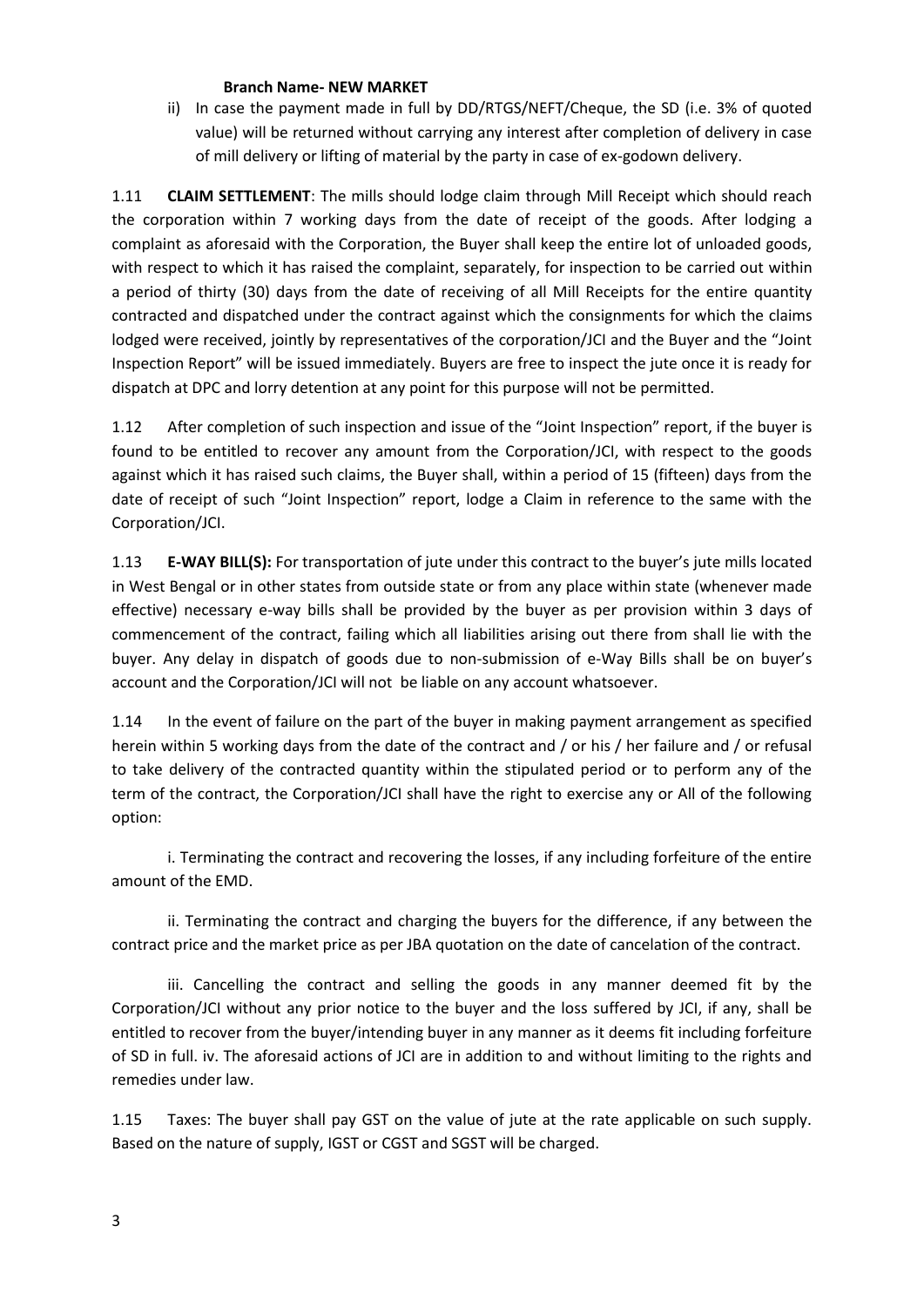1.16 Disputes: Subject to the terms contained herein, in the event of disputes or differences of opinion and claims arising out of or in connection with this contract or in any way relating hereto or any term, condition or provision herein mentioned or the construction or interpretation thereof or otherwise in relation hereto, the parties shall settle such disputes, differences, claims or questions by friendly consultation and negotiation across the table at the registered office of JCI.

1.17 The buyer shall not make any deduction including on account of either claims on short weight, quality, condition or freight and entry tax from the invoices while making payment.

1.18 The work, performance and/or any other matter incidental to this contract shall not be stopped, prevented, obstructed or delayed in any manner or for any reason whatsoever, during amicable resolution of any dispute.

1.19 **ARBITRATION**:- In case of any dispute or differences arising out of or in relation to the contract between the parties to the contract which cannot be mutually resolved, the same shall be referred to Arbitration. The Arbitrator (other than employee of the parties hereto) shall be a Sole Arbitrator and shall be appointed as per the provisions stipulated in the Arbitration and Conciliation Act 2019 and the decision/ award of the Sole Arbitrator shall be final and binding upon the parties hereto. The Arbitration proceedings shall be governed by the provisions of the Arbitration and Conciliation Act 2019 and the place of Arbitration shall be in Kolkata excluding all other jurisdiction.

1.20 **FORCE MAJEURE**: If at any time during the continuance of this contract the performance by either party under this contract of any of its obligations is rendered impossible by reasons of Force Majeure such as Acts of God i.e. flood, fire, earthquake, explosion, war, riots, civil commotion etc. (here-in-after referred to as Force Majeure) then, provided written notice of the happening of the event of Force Majeure is given by the affected party to the other within 72 hrs of the occurrence thereof, the affected party shall not be liable for fulfilment of any of its obligations pursuant to this contract during the continuance of the event of force majeure. Time for performance of the relative obligation suspended by the Force Majeure shall then stand extended by the period for which such cause lasts.

1.21 All other Terms & Conditions as per Bid No.: Ref. No. JCI/JUTE/SALES/2021-22/DS-2 dated: -.

The duplicate copy of this offer duly signed by the Buyer be returned within 3(three) working days from the date of issuance of the offer in confirmation of all the terms and conditions of this contract along with the requisite payment arrangement.

> For and on behalf of The Jute Corporation of India Limited

> > General Manager (O/M)

We accept the contract on the terms and conditions indicated above

Name: